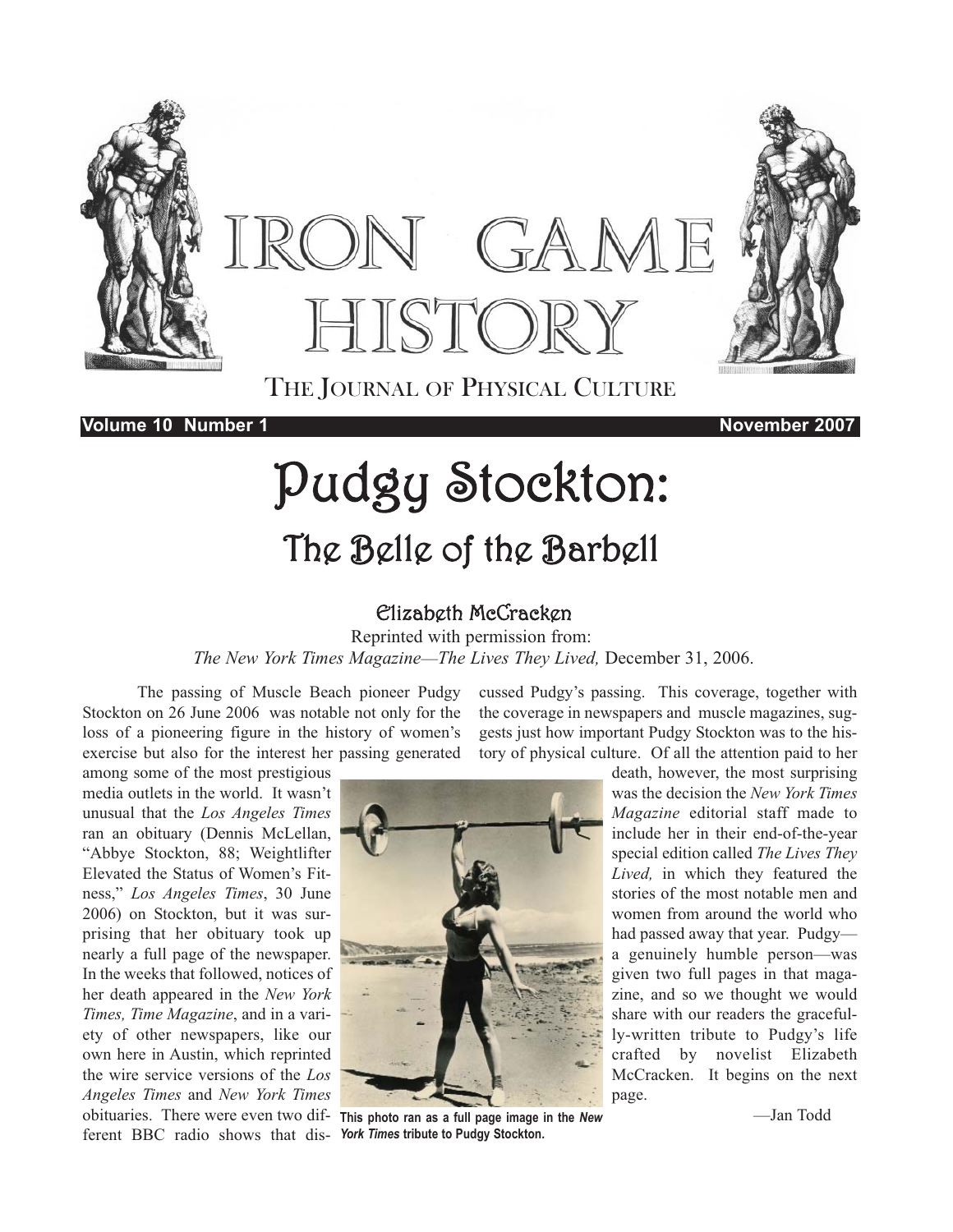# The Belle of the Barbell: She Believed That Lifting Could Set Women Free

In those days it seemed that superheros were born–Created? Discovered?–every other day. Kal-El was shot from his doomed home, Bruce Wayne witnessed his parents' murder, an Amazonian princess's life on Paradise Island was interrupted by a crashed plane and a handsome wounded soldier. And in Santa Monica, sometime in the late 1930s, a young woman named Abbye Eville decided she'd put on too much weight in her job as a telephone operator and picked up the dumbells that her boyfriend had brought her. Then she put them down. Then she picked them up again.

In real life, strength is not a rocket shot or expo-

sure to a wizard or a spider bite: you're not weak one moment and superheroic the next. It's a decision you make daily. Abbye Eville kept lifting the dumbells. The telephone-company weight dropped away; her childhood nickname, Pudgy, became a fond joke. Her muscles became visible and then impressive. She taught herself to do a headstand, and then a handstand. Her first costume was a two-piece bathing suit jerry-built by her mother: men's swim trunks and a top patterned on an old bra—one-piece bathing suits were too confining for the stunts that she and Less Stockton, with the weights, had started to do with their friends south of the Santa